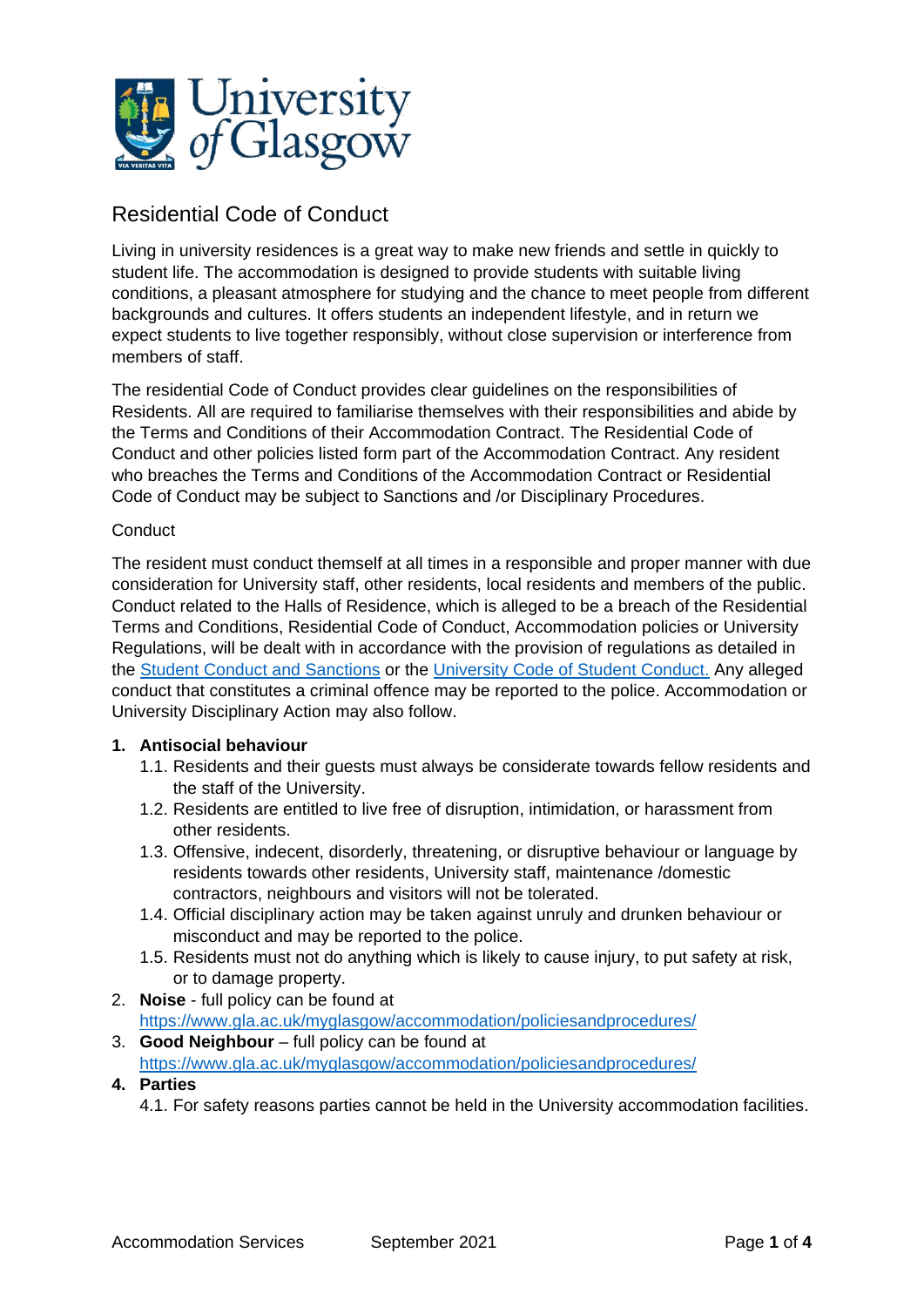## **5. Visitors and overnight guests**

- 5.1. While Scottish Government Covid-19 rules allow, all residents will be able to have a guest to stay overnight in their bedroom but they must comply with the overnight guest policy: [Accommodation Services](https://www.gla.ac.uk/myglasgow/accommodation/policiesandprocedures/) – Policies and Procedures
- 5.2. Where Scottish Government Covid-19 rules allow visitors:
	- 5.2.1. Residents are allowed to receive visitors in their bedrooms between the hours of 08.00am and 12 midnight. For Health and Safety reasons and to minimise noise levels only one resident or non-resident visitor will be allowed at any one time.
	- 5.2.2. The host resident must obtain the consent of his/her flat mates for any guest.
	- 5.2.3. Guests or visitors are not permitted to enter or use the study bedroom or other communal areas of the flat without the host being present.
	- 5.2.4. The guest must abide by the Terms and Conditions of the hosts Accommodation Contract. The host resident is responsible for the behaviour of their guests or visitors whilst they are on university premises and will be held financially liable and required to pay for any damage and/or loss they may cause. Visitors will be required to leave campus if they contravene the Code of Conduct.

#### **6. Harassment**

- 6.1. The University is committed to ensuring a learning, working, and living environment in which the dignity of all individuals is respected. Harassment is any unwanted behaviour which is perceived as harassment by the victim or anyone dealing with the incident. There is no single definition of harassment and what may be acceptable to one resident may be perceived differently by another. Examples of the sort of behaviour which might constitute harassment are:
	- 6.1.1. Unacceptable comments, remarks, suggestions, abuse, obscenity, leering, bullying, mocking, threats, intimidation, receipt of verbal or written comments, posters, graffiti, physical contact, coercion, etc.
	- 6.1.2. Students may be harassed for many reasons, amongst the most common of which are age, race, disability, gender identity, sexual orientation and religion or belief.
	- 6.1.3 Abusive, threatening or violent behaviour towards other Residents, members of University Staff, Visitors or Guests invited into University residence.
- 6.2. Harassment of fellow Residents, University Staff, Visitors to the University or neighbours because of their age, race, disability, gender identity, sexual orientation and religion or belief will not be tolerated.
- 6.3. Any form of harassment of other Residents, members of staff or members of the public is deemed wholly unacceptable, and offenders will be referred under the University Code of Student Conduct and risk having their Accommodation Contract terminated.

#### **7. Drugs and use of illegal substances**

7.1. The "Misuse of Drugs Act 1971" makes it an offence to possess, use or supply to other persons, any controlled drug. The Act also makes it an offence for the occupier of the premises, or a person concerned in management of any premises to knowingly permit or suffer any of several activities to take place on those premises. The activities specified in the Act include smoking cannabis or cannabis resin and supplying or attempting to supply a controlled drug to another person. The University, as a landlord, is obliged to comply with the Act and notify the police if a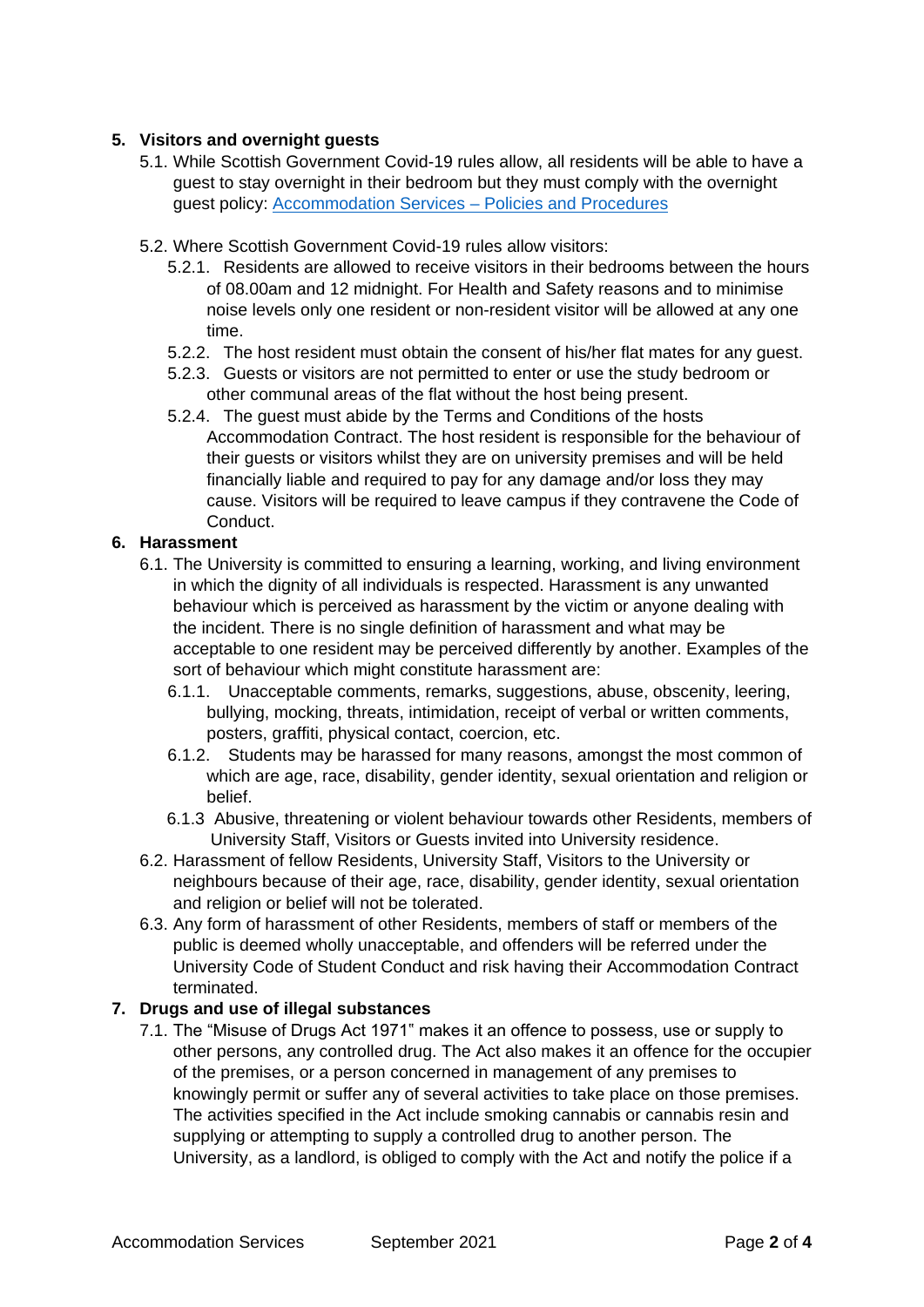student is found to be in possession of drugs or to be supplying or producing illegal substances.

- 7.2. Staff, students and visitors are clearly required to comply with the law and therefore residents may not bring in or cause or allow to be brought into the accommodation any unlawful drugs or other such substances.
- 7.3. Anyone found using, supplying or producing illegal substances will face Disciplinary Action, may have their Accommodation Contract terminated (on the grounds of misconduct) or face further action being taken under the University Student Code of Conduct, and will be reported to the police.

## **8. Offensive weapons**

- 8.1. Keeping or using a firearm or any other offensive and dangerous weapon or items that resemble such, such as an air pistol, a martial arts weapon, a ball-bearing gun, a catapult or banned or dangerous knife, is strictly prohibited within the Accommodation and the University.
- 8.2. Using any object in an offensive or dangerous manner or in a manner which is likely to frighten others is also strictly prohibited.
- 8.3. Residents who break this regulation, may be investigated under the University Student Code of Conduct and have their Accommodation Contract terminated immediately, and may be reported to the police.

## **9. Instructions by University staff**

- 9.1. Residents must follow proper instructions given by any member of University staff who is on duty, and who identifies himself/herself, this includes Living Support Staff. This is particularly important in respect of any instruction given in the event of a fire or any emergency but includes reasonable instructions the intention of which is to require residents to cease making noise or to comply in any other matter of behaviour.
- 9.2. Disciplinary action may be taken against anyone who does not comply with reasonable instructions by University staff or uses offensive language or behaviour towards any member of University staff. Investigation may be with the Warden or Student Life Manager or in some cases referred under the University Student Code of Conduct. See [Escalation Levels](https://www.gla.ac.uk/media/Media_778822_smxx.pdf) for further detail.

## 10. **Recharge Policy**– full policy can be found at

<https://www.gla.ac.uk/myglasgow/accommodation/policiesandprocedures/>

- 10.1. Each resident shares responsibility for the communal areas within their flat and has a personal responsibility for their study bedroom.
- 10.2. Damage within the residences should be reported to the residence site office and necessary repairs will be carried out. Any recharges will be issued in accordance with the recharge policy.
- 10.3. If individual(s) responsible for damage do not accept responsibility, during the investigation stage, all residents sharing the facility, will be held jointly liable.
- 10.4. In the case of malicious damage, the resident may invoke investigation and disciplinary action by the Warden or Student Life Manager or in some cases be referred under the University Student Code of Conduct. See [Escalation Levels](https://www.gla.ac.uk/media/Media_778822_smxx.pdf) for further detail.
- 10.5. Residents are responsible for non-return or loss of keys, and any deterioration of furniture, fittings or structure of their room not due to wear and tear.
- 10.6. Residents are not allowed to redecorate or alter any part of the flat or student development.

#### **11. Reporting repairs**